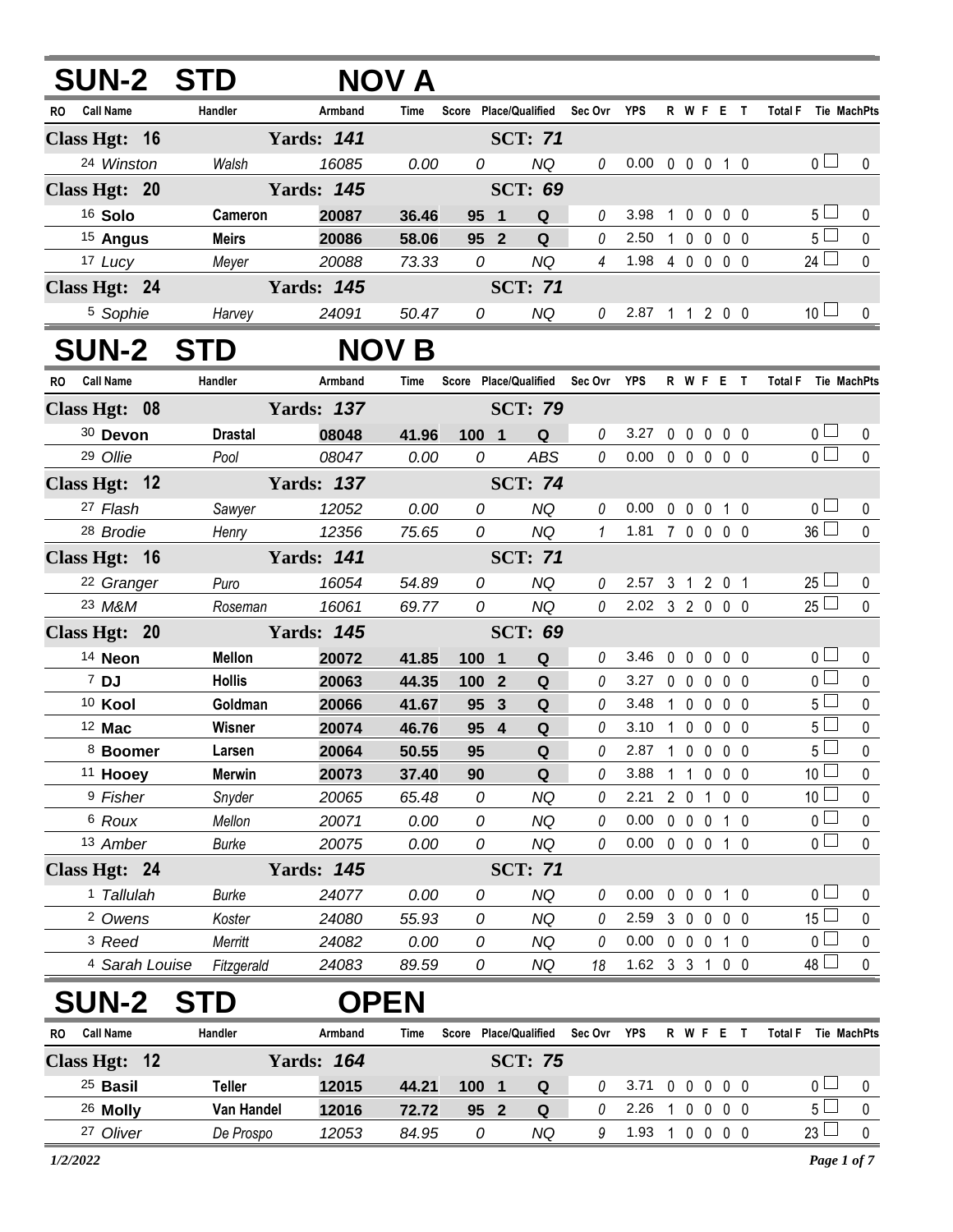| <b>Class Hgt:</b> |                     | <b>16</b>     |                 | <b>Yards: 168</b> |             |                                | <b>SCT: 72</b>                |          |            |             |                                  |              |                |                               |             |
|-------------------|---------------------|---------------|-----------------|-------------------|-------------|--------------------------------|-------------------------------|----------|------------|-------------|----------------------------------|--------------|----------------|-------------------------------|-------------|
|                   | 17 Maceo            |               | Kilkenny        | 16017             | 55.26       | 0                              | <b>NQ</b>                     | 0        | 3.04       | 6           | $\mathbf{1}$                     | 3            | 0 <sub>0</sub> | 35 <sup>1</sup>               | 0           |
|                   | 19 Millie           |               | <b>Smith</b>    | 16057             | 0.00        | 0                              | <b>NQ</b>                     | 0        | 0.00       |             | $0\quad 0$                       | $\mathbf 0$  | $1\quad0$      | 0 <sub>1</sub>                | $\mathbf 0$ |
|                   | 18 Tori             |               | Mandich-Steiger | 16055             | 0.00        | 0                              | <b>ABS</b>                    | 0        | 0.00       |             | $0\quad 0$                       | $\mathbf 0$  | 0 <sub>0</sub> | 0                             | $\pmb{0}$   |
|                   | <sup>20</sup> Bowie |               | Machuca         | 16235             | 0.00        | 0                              | <b>ABS</b>                    | 0        | 0.00       |             | $0\quad 0$                       | $\mathbf 0$  | $0\quad 0$     | $\overline{0}$                | $\pmb{0}$   |
| Class Hgt: 20     |                     |               |                 | <b>Yards: 172</b> |             |                                | <b>SCT: 70</b>                |          |            |             |                                  |              |                |                               |             |
|                   | 13 Spyder           |               | Frank           | 20398             | 40.90       | 100<br>$\overline{\mathbf{1}}$ | Q                             | $\theta$ | 4.21       | 0           | $\mathbf{0}$                     | $\mathbf 0$  | $0\quad 0$     | 0 <sub>0</sub>                | 0           |
|                   | 7 Bree              |               | Meunier         | 20076             | 65.61       | 0                              | <b>NQ</b>                     | 0        | 2.62       | 3           | $\mathbf 0$                      | $\mathbf 0$  | 0 <sub>0</sub> | 15 <sup>L</sup>               | 0           |
|                   | 8 Hazel             |               | Wisner          | 20257             | 31.28       | 0                              | <b>NQ</b>                     | 0        | 5.50       |             | 2 <sub>2</sub><br>$\overline{0}$ |              | 0 <sub>0</sub> | 20                            | 0           |
|                   | <sup>9</sup> Brehon |               | Lazaro          | 20376             | 0.00        | 0                              | <b>NQ</b>                     | 0        | 0.00       | $\mathbf 0$ | $\mathbf 0$                      | $\mathbf 0$  | 1 0            | 0 <sub>0</sub>                | $\pmb{0}$   |
|                   |                     | 11 Maggie Mae | Peticolas       | 20387             | 58.40       | 0                              | <b>NQ</b>                     | 0        | 2.95       | $\mathbf 0$ | $\mathbf 0$                      | 1            | 0 <sub>0</sub> | 0 l                           | 0           |
|                   | 12 Dakota           |               | Alberti         | 20391             | 0.00        | 0                              | <b>NQ</b>                     | 0        | 0.00       | $\mathbf 0$ | $\overline{0}$                   | $\mathbf 1$  | 0 <sub>0</sub> | 0 <sub>0</sub>                | $\pmb{0}$   |
|                   | 3 Zen               |               | Spampinato      | 20019             | 0.00        | 0                              | <b>ABS</b>                    | 0        | 0.00       |             | $0\quad 0$                       | $\mathbf 0$  | 0 <sub>0</sub> | 0 l                           | 0           |
|                   | 4 Colbie            |               | <b>Williams</b> | 20023             | 0.00        | 0                              | <b>ABS</b>                    | 0        | 0.00       |             | $0\quad 0$                       | $\mathbf 0$  | 0 <sub>0</sub> | 0 <sub>l</sub>                | 0           |
|                   | <sup>5</sup> Casey  |               | <b>Boster</b>   | 20025             | 0.00        | 0                              | <b>ABS</b>                    | 0        | 0.00       | $0\quad 0$  |                                  | $\mathbf 0$  | 0 <sub>0</sub> | 0 <sub>0</sub>                | 0           |
|                   | 6 Finn              |               | Diehl           | 20070             | 0.00        | 0                              | <b>ABS</b>                    | 0        | 0.00       |             | $0\quad 0$                       | $\mathbf 0$  | $0\quad 0$     | 0 <sub>1</sub>                | $\pmb{0}$   |
|                   | 10 Windy            |               | Nottingham      | 20382             | 0.00        | 0                              | <b>ABS</b>                    | 0        | 0.00       |             | $0\quad 0\quad 0$                |              | 0 <sub>0</sub> | 0 <sub>1</sub>                | 0           |
| Class Hgt: 24     |                     |               |                 | <b>Yards: 172</b> |             |                                | <b>SCT: 72</b>                |          |            |             |                                  |              |                |                               |             |
|                   | <sup>1</sup> Conway |               | Koster          | 24026             | 73.92       | 0                              | <b>NQ</b>                     | 1        | 2.33       | 5           |                                  | 2 2 0 0      |                | $37 \Box$                     | 0           |
|                   | $2$ Tilt            |               | Main            | 24079             | 54.31       | 0                              | <b>NQ</b>                     | 0        | 3.17       |             | 200                              |              | 0 <sub>0</sub> | 10 <sup>1</sup>               | $\mathbf 0$ |
| <b>SUN-2</b>      |                     |               | <b>STD</b>      | EX                |             |                                |                               |          |            |             |                                  |              |                |                               |             |
|                   |                     |               | Handler         |                   |             |                                |                               |          |            |             | R W F E                          |              |                | <b>Total F</b><br>Tie MachPts |             |
| <b>RO</b>         | <b>Call Name</b>    |               |                 | Armband           | <b>Time</b> |                                | Score Place/Qualified         | Sec Ovr  | <b>YPS</b> |             |                                  |              | $\mathbf{T}$   |                               |             |
| <b>Class Hgt:</b> |                     | 08            |                 | <b>Yards: 178</b> |             |                                | <b>SCT: 76</b>                |          |            |             |                                  |              |                |                               |             |
|                   | 170 Ziggy           |               | <b>Zipperer</b> | 08348             | 56.45       | 100                            | $\mathbf 1$<br>Q              | 0        | 3.15       |             |                                  | 00000        |                | 0 <sub>0</sub>                | 0           |
|                   | 169 Kitkat          |               | <b>Borga</b>    | 08346             | 67.44       | 100                            | $\overline{2}$<br>$\mathbf Q$ | 0        | 2.64       | $\mathbf 0$ | $\mathbf 0$                      | $\mathbf 0$  | $0\quad 0$     | 0 <sub>1</sub>                | 0           |
|                   | 30 Tipsy            |               | Simonelli       | 08013             | 0.00        | 0                              | <b>NQ</b>                     | 0        | 0.00       |             | $0\quad 0$                       | $\mathbf 0$  | 1 0            | 0 <sub>0</sub>                | 0           |
|                   | 168 Yogi            |               | Snyder          | 08345             | 0.00        | 0                              | <b>NQ</b>                     | 0        | 0.00       |             | $0\quad 0$<br>$\overline{0}$     |              | 1 0            | $0-$                          | 0           |
|                   | 171 Scout           |               | Loper           | 08353             | 99.31       | 0                              | <b>NQ</b>                     | 23       | 1.79       |             | 200                              |              | $0\quad 0$     | 79 L                          | 0           |
| Class Hgt: 12     |                     |               |                 | <b>Yards: 178</b> |             |                                | <b>SCT: 71</b>                |          |            |             |                                  |              |                |                               |             |
|                   | 138 $Izzy$          |               | Rifkin-Mamaradl | 12354             | 66.49       | 0                              | <b>NQ</b>                     | 0        | 2.68       |             |                                  | 3 1 0 0 0    |                | $20 \Box$                     | $\mathbf 0$ |
|                   | 139 Bandit          |               | Van Handel      | 12358             | 78.68       | 0                              | <b>NQ</b>                     | 7        | 2.26       |             |                                  | 2 1 0 0 0    |                | 36 <sup>1</sup>               | 0           |
|                   | 140 Liza            |               | Rifkin-Mamaradl | 12359             | 87.56       | 0                              | NQ                            | 16       | 2.03       |             |                                  | 3 3 0 0 0    |                | $78$ $-$                      | $\mathbf 0$ |
|                   | 142 Skylar          |               | Onorato         | 12363             | 54.41       | 0                              | <b>NQ</b>                     | 0        | 3.27       |             |                                  | 1 1 0 0 0    |                | 10 <sup>1</sup>               | 0           |
|                   | 143 Enzo            |               | Rifkin-Mamaradl | 12364             | 67.52       | 0                              | <b>NQ</b>                     | 0        | 2.64       |             |                                  | 1 0 0 0 0    |                | 5 <sub>1</sub>                | $\pmb{0}$   |
|                   | 141 Katrina         |               | Hunter          | 12360             | 0.00        | 0                              | ABS                           | 0        | 0.00       |             |                                  | 00000        |                | 0 <sub>0</sub>                | $\mathbf 0$ |
| Class Hgt: 16     |                     |               |                 | <b>Yards: 187</b> |             |                                | <b>SCT: 71</b>                |          |            |             |                                  |              |                |                               |             |
|                   | 101 Jingles         |               | Monahan         | 16366             | 57.12       | 0                              | <b>NQ</b>                     | 0        | 3.27       |             |                                  | 1 1 2 0 0    |                | 10 <sup>1</sup>               | 0           |
|                   | 102 Sierra          |               | Dershowitz      | 16370             | 46.94       | 0                              | <b>NQ</b>                     | 0        | 3.98       |             | $1\quad1$                        | $\mathbf 0$  | $0\quad 0$     | 10 <sup>1</sup>               | $\mathbf 0$ |
|                   | 104 Skyler          |               | Pollifrone      | 16372             | 57.62       | 0                              | <b>NQ</b>                     | 0        | 3.25       | $4 \quad 1$ |                                  | 200          |                | $25 \Box$                     | $\pmb{0}$   |
|                   | 103 Lindsey         |               | Williams        | 16371             | 0.00        | 0                              | ABS                           | 0        | 0.00       |             |                                  | 00000        |                | 0 <sup>1</sup>                | $\mathbf 0$ |
| Class Hgt: 20     |                     |               |                 | <b>Yards: 195</b> |             |                                | <b>SCT: 68</b>                |          |            |             |                                  |              |                |                               |             |
|                   | 60 Finley           |               | Nydam           | 20373             | 56.71       | 0                              | <b>NQ</b>                     | 0        | 3.44       | $1\quad1$   |                                  | $\mathbf 0$  | 0 <sub>0</sub> | 10 <sup>1</sup>               | $\mathbf 0$ |
|                   | 61 Kimba            |               | <b>Busacca</b>  | 20374             | 51.50       | 0                              | <b>NQ</b>                     | 0        | $3.79$ 0 1 |             |                                  | $\mathbf{1}$ | $0\quad 0$     | 5 <sup>1</sup>                | 0           |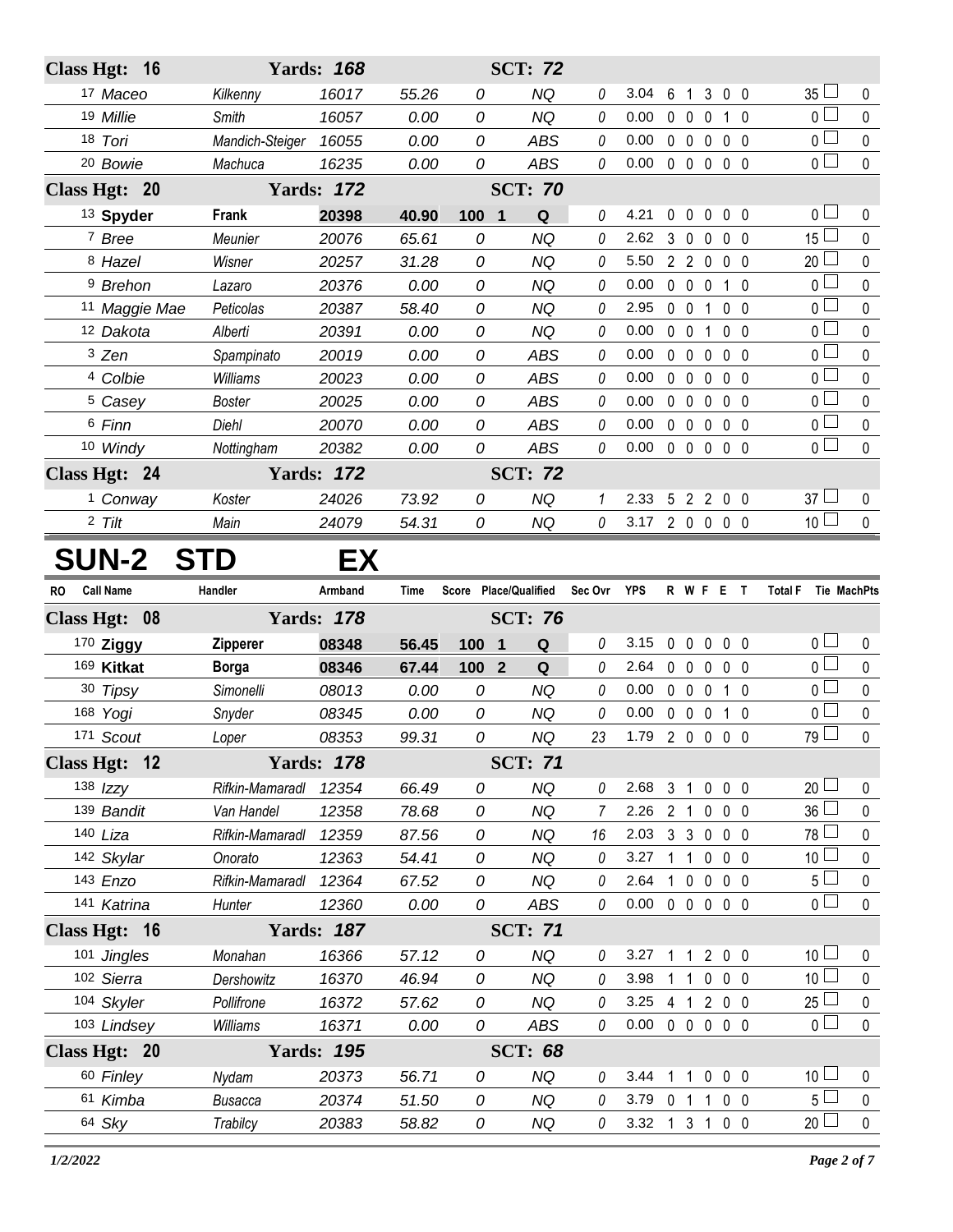|     | 65 Indy              | <b>Browne</b>      | 20386             | 0.00        | 0                     |                         | <b>NQ</b>      | 0       | $0.00 \t0 \t0 \t0 \t1 \t0$ |             |                |                   |                   |                | $\overline{0}$ $\Box$         | $\mathbf 0$ |
|-----|----------------------|--------------------|-------------------|-------------|-----------------------|-------------------------|----------------|---------|----------------------------|-------------|----------------|-------------------|-------------------|----------------|-------------------------------|-------------|
|     | Class Hgt: 24        |                    | <b>Yards: 195</b> |             |                       |                         | <b>SCT: 72</b> |         |                            |             |                |                   |                   |                |                               |             |
|     | 14 Denver            | Nicholson          | 24399             | 0.00        | 0                     |                         | <b>NQ</b>      | 0       | 0.00                       | 0           | $\mathbf 0$    | $\mathbf 0$       |                   | $1\quad0$      | 0 <sub>0</sub>                | 0           |
|     | 15 Journey           | Wirkowski          | 24401             | 42.85       | 0                     |                         | <b>NQ</b>      | 0       | 4.55                       |             | $1\quad1$      | $\mathbf{1}$      | $0\quad 0$        |                | 10 <sup>2</sup>               | 0           |
|     | 16 Cash              | Macaulay           | 24402             | 0.00        | 0                     |                         | <b>NQ</b>      | 0       | 0.00                       |             |                | 0 0 0 1 0         |                   |                | 0 <sub>l</sub>                | $\pmb{0}$   |
|     | Class Hgt: 24C       |                    | <b>Yards: 195</b> |             |                       |                         | <b>SCT: 68</b> |         |                            |             |                |                   |                   |                |                               |             |
|     | <sup>1</sup> Freedom | Pollard            | 24C403            | 0.00        | 0                     |                         | ABS            | 0       | $0.00 \t0 \t0 \t0 \t0 \t0$ |             |                |                   |                   |                | 0 <sub>1</sub>                | 0           |
|     | <b>SUN-2</b>         | <b>STD</b>         | <b>MAS</b>        |             |                       |                         |                |         |                            |             |                |                   |                   |                |                               |             |
| RO. | <b>Call Name</b>     | Handler            | Armband           | <b>Time</b> | Score Place/Qualified |                         |                | Sec Ovr | <b>YPS</b>                 |             |                | R W F E T         |                   |                | Tie MachPts<br><b>Total F</b> |             |
|     | Class Hgt: 08        |                    | <b>Yards: 178</b> |             |                       |                         | <b>SCT: 76</b> |         |                            |             |                |                   |                   |                |                               |             |
|     | 156 Dreamer          | Andrysiak          | 08160             | 48.02       | 100 1                 |                         | Q              | 0       | 3.71                       | 0           | $\mathbf 0$    |                   | $0\quad 0\quad 0$ |                | 0 <sub>0</sub>                | 27          |
|     | 166 Victor           | Cuzzolino          | 08177             | 49.45       | 100                   | $\overline{2}$          | Q              | 0       | 3.60                       |             |                | $0\quad 0\quad 0$ | $0\quad 0$        |                | 0 <sub>0</sub>                | 26          |
|     | 162 Kerfluffle       | <b>Sikalas</b>     | 08170             | 49.86       | 100                   | $\mathbf{3}$            | Q              | 0       | 3.57                       |             | $0\quad 0$     | $\mathbf 0$       | $0\quad 0$        |                | $0+$                          | 26          |
|     | 167 Myka             | Andrysiak          | 08173             | 53.78       | 100                   | $\overline{4}$          | $\mathbf Q$    | 0       | 3.31                       |             | $0\quad 0$     | $\mathbf 0$       | $0\quad 0$        |                | 0 <sub>0</sub>                | 22          |
|     | 153 Tyler            | <b>Zipperer</b>    | 08175             | 54.24       | 100                   |                         | Q              | 0       | 3.28                       |             | $0\quad 0$     | $\mathbf 0$       | 0 <sub>0</sub>    |                | 0 L                           | 21          |
|     | 152 Trixie           | <b>Bruno</b>       | 08157             | 57.18       | 100                   |                         | ${\bf Q}$      | 0       | 3.11                       |             | $0\quad 0$     | $\mathbf 0$       | 0 <sub>0</sub>    |                | 0 <sub>0</sub>                | 18          |
|     | 163 Bonnie           | Dare               | 08171             | 57.59       | 100                   |                         | Q              | 0       | 3.09                       |             | $0\quad 0$     | $\mathbf 0$       | $0\quad 0$        |                | 0 <sub>0</sub>                | 18          |
|     | 161 Herbie           | Rosario            | 08169             | 64.31       | 100                   |                         | $\mathbf Q$    | 0       | 2.77                       |             | $0\quad 0$     | $\mathbf 0$       | $0\quad 0$        |                | 0 <sup>L</sup>                | 11          |
|     | 155 Piper            | Cuzzolino          | 08159             | 64.05       | 0                     |                         | <b>NQ</b>      | 0       | 2.78                       |             | $1\quad0$      | $\mathbf{1}$      |                   | 0 <sub>0</sub> | 5 L                           | 0           |
|     | 159 Buster           | Soccodato          | 08166             | 61.62       | 0                     |                         | <b>NQ</b>      | 0       | 2.89                       | 1           | $\overline{1}$ | $\mathbf 0$       | 0 <sub>0</sub>    |                | 10 $\Box$                     | 0           |
|     | 160 Roxie            | Thompson           | 08168             | 97.72       | 0                     |                         | <b>NQ</b>      | 21      | 1.82                       |             | $0\quad 0$     | $\mathbf 0$       | $0\quad 0$        |                | $63 -$                        | 0           |
|     | 154 Elvis            | Loper              | 08347             | 83.94       | 0                     |                         | <b>NQ</b>      | 7       | 2.12                       | 1           | $\overline{1}$ |                   | 200               |                | $31 \Box$                     | 0           |
|     | 164 Rowan            | Witt               | 08350             | 0.00        | 0                     |                         | <b>NQ</b>      | 0       | 0.00                       |             | $0\quad 0$     | $\mathbf 0$       |                   | 1 <sub>0</sub> | 0 <sub>1</sub>                | 0           |
|     | 165 Dice             | Von Essen          | 08352             | 0.00        | 0                     |                         | <b>NQ</b>      | 0       | 0.00                       |             | $0\quad 0$     | $\mathbf 0$       |                   | $1\quad0$      | $0-$                          | 0           |
|     | 157 Captain          | Martinez           | 08158             | 0.00        | 0                     |                         | ABS            | 0       | 0.00                       |             |                | $0\quad 0\quad 0$ | $0\quad 0$        |                | 0 <sup>1</sup>                | 0           |
|     | 158 Maze             | Stephon            | 08162             | 0.00        | 0                     |                         | <b>ABS</b>     | 0       | 0.00                       |             | $0\quad 0$     | $\mathbf 0$       | $0\quad 0$        |                | 0 <sup>1</sup>                | 0           |
|     | Class Hgt: 12        |                    | <b>Yards: 178</b> |             |                       |                         | <b>SCT: 71</b> |         |                            |             |                |                   |                   |                |                               |             |
|     | 122 Maksim           | Kane               | 12183             | 40.09       | 100 1                 |                         | Q              | 0       | 4.44 0 0 0 0 0             |             |                |                   |                   |                | 0 <sub>1</sub>                | 30          |
|     | 127 Ruckus           | Summersgill        | 12191             | 40.76       | 100                   | $\overline{\mathbf{2}}$ | $\mathbf Q$    | 0       | 4.37                       | $\mathbf 0$ | $\mathbf 0$    | $\mathbf 0$       |                   | $0\quad 0$     | 0 L                           | 30          |
|     | 126 Joy              | <b>Stoddard</b>    | 12188             | 41.19       | 100                   | $\mathbf{3}$            | Q              | 0       | 4.32                       | $\mathbf 0$ | $\mathbf{0}$   | 0                 |                   | $0\quad 0$     | 0 <sub>l</sub>                | 29          |
|     | 120 BB               | <b>Visco</b>       | 12180             | 42.93       | 100 4                 |                         | Q              | 0       | 4.15                       |             | $0\quad 0$     | $\mathbf 0$       |                   | $0\quad 0$     | 0 <sub>0</sub>                | 28          |
|     | $121$ Grant          | Puro               | 12182             | 45.04       | 100                   |                         | Q              | 0       | 3.95                       |             | $0\quad 0$     | $\mathbf 0$       |                   | $0\quad 0$     | 0 L                           | 25          |
|     | 124 Annabel          | <b>Shriver</b>     | 12187             | 47.43       | 100                   |                         | Q              | 0       | 3.75                       |             | $0\quad 0$     | $\mathbf 0$       |                   | $0\quad 0$     | 0 L                           | 23          |
|     | 118 Gunner           | Lang               | 12178             | 50.28       | 100                   |                         | Q              | 0       | 3.54                       |             | $0\quad 0$     | $\mathbf 0$       |                   | 0 <sub>0</sub> | 0 <sub>l</sub>                | 20          |
|     | 125 OBX              | Kellar             | 12207             | 50.45       | 100                   |                         | Q              | 0       | 3.53                       |             | $0\quad 0$     | $\mathbf 0$       |                   | $0\quad 0$     | 0 <sub>l</sub>                | 20          |
|     | 130 Roger            | <b>Fitzgerald</b>  | 12195             | 53.94       | 100                   |                         | Q              | 0       | 3.30                       |             | $0\quad 0$     | $\mathbf 0$       |                   | 0 <sub>0</sub> | 0 L                           | 17          |
|     | 136 Rue              | Mikita-Kaufhold    | 12205             | 55.70       | 100                   |                         | Q              | 0       | 3.20                       |             | $0\quad 0$     | $\mathbf 0$       |                   | $0\quad 0$     | 0 <sub>0</sub>                | 15          |
|     | 128 Misha            | <b>Szakacs</b>     | 12192             | 55.95       | 100                   |                         | Q              | 0       | 3.18                       |             | $0\quad 0$     | $\mathbf 0$       |                   | $0\quad 0$     | $0^{\square}$                 | 15          |
|     | 129 Jelly Bean       | <b>Kapetanakis</b> | 12193             | 56.23       | 100                   |                         | Q              | 0       | 3.17                       |             | $0\quad 0$     | $\mathbf 0$       |                   | $0\quad 0$     | 0 <sub>0</sub>                | 14          |
|     | 119 Willie           | Mikita-Kaufhold    | 12179             | 69.70       | 0                     |                         | NQ             | 0       | 2.55                       |             | 2 <sub>2</sub> | $\mathbf{1}$      |                   | 0 <sub>0</sub> | 20 <sub>2</sub>               | 0           |
|     | 123 Pivot            | Waldron            | 12184             | 0.00        | 0                     |                         | <b>NQ</b>      | 0       | 0.00                       |             | $0\quad 0$     | $\mathbf 0$       |                   | $1\quad0$      | 0 <sub>l</sub>                | 0           |
|     | 131 Bruno            | Weiss              | 12196             | 61.40       | 0                     |                         | NQ             | 0       | 2.90                       |             | $1\quad0$      | $\mathbf 0$       | $0\quad 0$        |                | 5 <sub>1</sub>                | 0           |
|     | 132 Pearl            | Rifkin-Mamaradl    | 12198             | 59.91       | 0                     |                         | NQ             | 0       | 2.97                       |             | $2\quad 0$     | $\mathbf 0$       | $0\quad 0$        |                | 10 <sup>L</sup>               | 0           |
|     | 133 Liz Lemon        | <b>Striepeck</b>   | 12201             | 53.79       | 0                     |                         | NQ             | 0       | 3.31                       |             | $1\quad0$      | 0                 |                   | 0 <sub>0</sub> | 5 L                           | 0           |
|     | 134 Beau             | Preston            | 12202             | 49.47       | 0                     |                         | NQ             | 0       | 3.60                       |             |                | 200               | $0\quad 0$        |                | 10 <sup>L</sup>               | $\mathbf 0$ |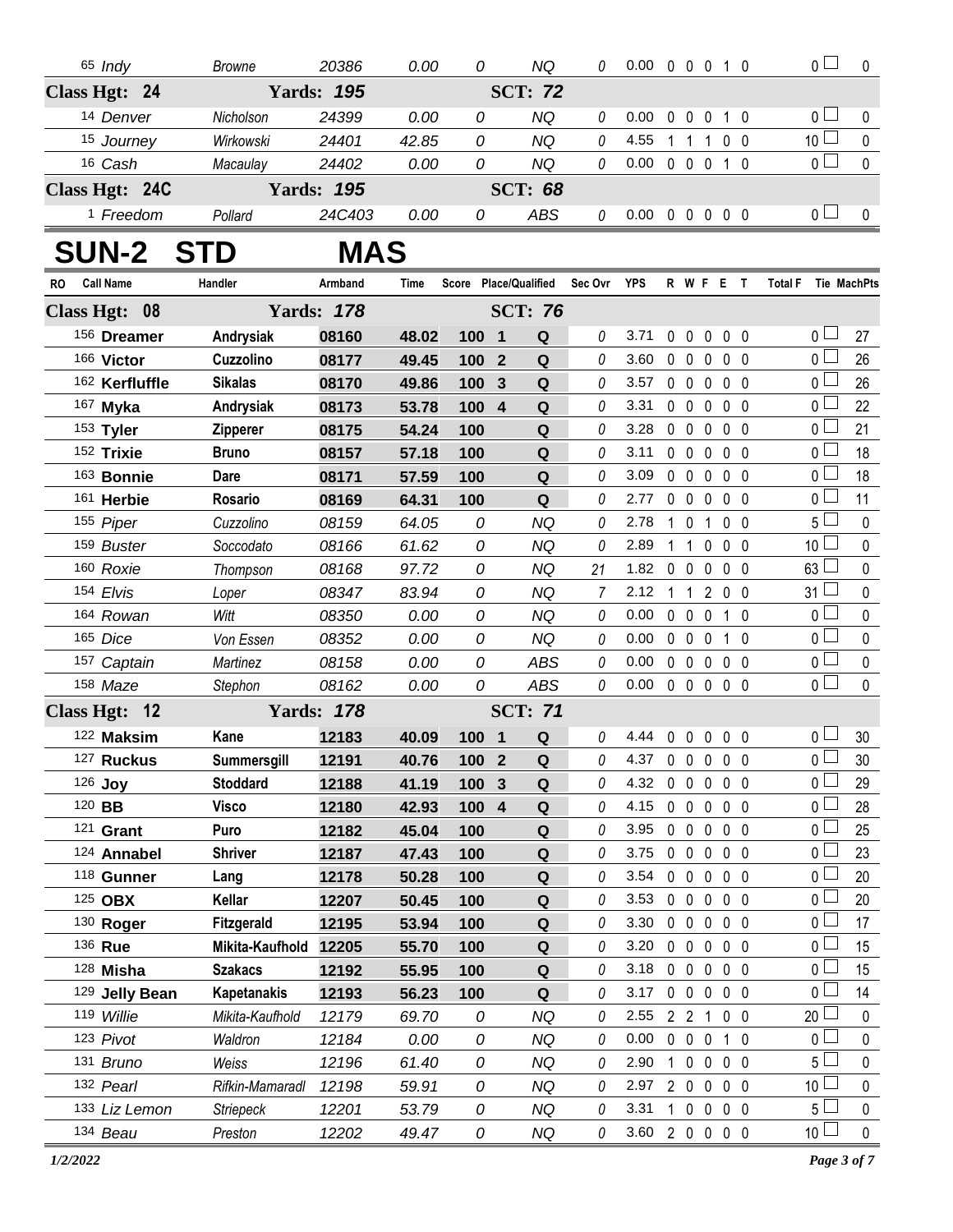|         | 135 Dani                 | Monahan               | 12204             | 48.45 | 0                |                | <b>NQ</b>      | 0            | 3.67           |                |                   |                | 10100             | 5 <sub>1</sub>  | 0           |
|---------|--------------------------|-----------------------|-------------------|-------|------------------|----------------|----------------|--------------|----------------|----------------|-------------------|----------------|-------------------|-----------------|-------------|
|         | 137 Shameless            | Johnson               | 12206             | 67.51 | 0                |                | <b>NQ</b>      | 0            | 2.64           | 2 <sub>1</sub> |                   |                | $0\quad 0\quad 0$ | 15 <sup>1</sup> | $\mathbf 0$ |
|         | Class Hgt: 16            |                       | <b>Yards: 187</b> |       |                  |                | <b>SCT: 71</b> |              |                |                |                   |                |                   |                 |             |
|         | 89 ReCon                 | <b>Brown</b>          | 16227             | 38.25 | 100 1            |                | Q              | 0            | 4.89           |                | $0\quad 0$        |                | $0\quad 0\quad 0$ | $0-$            | 32          |
|         | 76 Figment               | Vargas                | 16209             | 39.96 | 100              | $\overline{2}$ | $\mathbf Q$    | 0            | 4.68           |                | $0\quad 0$        |                | $0\quad 0\quad 0$ | 0 <sup>1</sup>  | 31          |
|         | 85 Rigby                 | <b>Suttner</b>        | 16221             | 40.93 | 100              | 3              | Q              | 0            | 4.57           | $0\quad 0$     |                   | $\mathbf 0$    | 0 <sub>0</sub>    | 0 L             | 30          |
|         | 91 Rhys                  | <b>Midura</b>         | 16231             | 43.81 | 100              | $\overline{4}$ | $\mathbf Q$    | 0            | 4.27           |                | $0\quad 0\quad 0$ |                | $0\quad 0$        | 0 <sup>2</sup>  | 27          |
|         | 86 Harley                | Roseman               | 16222             | 44.02 | 100              |                | Q              | 0            | 4.25           | $0\quad 0$     |                   | $\mathbf 0$    | $0\quad 0$        | 0 L             | 26          |
| 95 Si   |                          | Visco                 | 16237             | 45.23 | 100              |                | $\mathbf Q$    | 0            | 4.13           | $0\quad 0$     |                   | $\mathbf 0$    | $0\quad 0$        | 0 <sup>1</sup>  | 25          |
|         | 98 Kip                   | <b>Fronheiser</b>     | 16241             | 46.07 | 100              |                | Q              | 0            | 4.06           | $0\quad 0$     |                   | $\mathbf 0$    | $0\quad 0$        | 0 L             | 24          |
|         | 87 Joey                  | <b>Albrizio</b>       | 16225             | 46.56 | 100              |                | Q              | 0            | 4.02           |                | $0\quad 0\quad 0$ |                | $0\quad 0$        | 0 <sup>1</sup>  | 24          |
|         | 96 Finn                  | <b>Bruno</b>          | 16238             | 47.27 | 100              |                | Q              | 0            | 3.96           | $0\quad 0$     |                   | $\mathbf 0$    | 0 <sub>0</sub>    | 0 L             | 23          |
|         | 84 Joyful                | Lee                   | 16220             | 48.92 | 100              |                | $\mathbf Q$    | 0            | 3.82           | $0\quad 0$     |                   |                | $0\quad 0\quad 0$ | 0 <sup>1</sup>  | 22          |
|         | 97 Quicksilver           | <b>Dershowitz</b>     | 16240             | 55.46 | 100              |                | Q              | 0            | 3.37           | $0\quad 0$     |                   | $\mathbf 0$    | 0 <sub>0</sub>    | 0 l             | 15          |
|         | 82 Emma                  | <b>Martin-Marquez</b> | 16218             | 56.19 | 100              |                | Q              | 0            | 3.33           | $0\quad 0$     |                   | $\mathbf 0$    | 0 <sub>0</sub>    | 0 <sup>2</sup>  | 14          |
|         | 77 Spinner               | Fluet                 | 16211             | 67.92 | 0                |                | NQ             | 0            | 2.75           | $1\quad1$      |                   | 0              | $0\quad 0$        | 10 <sub>1</sub> | $\mathbf 0$ |
|         | 78 SnapShot              | Johnson               | 16212             | 0.00  | 0                |                | <b>NQ</b>      | 0            | 0.00           | $0\quad 0$     |                   | $\mathbf 0$    | 1 0               | 0 <sup>1</sup>  | $\pmb{0}$   |
|         | 79 Lila                  | <b>Bunin</b>          | 16213             | 47.31 | 0                |                | NQ             | 0            | 3.95           | 0 <sup>3</sup> |                   | 0              | $0\quad 0$        | 15 <sup>L</sup> | $\pmb{0}$   |
|         | 80 Sweep                 | Wurst                 | 16214             | 38.32 | 0                |                | <b>NQ</b>      | 0            | 4.88           | $0\quad 0$     |                   | $\overline{1}$ | 0 <sub>0</sub>    | 0 <sub>1</sub>  | $\mathbf 0$ |
|         | 81 Gremlin               | Bridgwood             | 16217             | 60.57 | 0                |                | NQ             | 0            | 3.09           | $1\quad1$      |                   | 0              | $0\quad 0$        | 10 <sup>L</sup> | $\mathbf 0$ |
|         | 83 Cao Runn              | <b>Bryden</b>         | 16219             | 47.35 | 0                |                | <b>NQ</b>      | 0            | 3.95           | 2 <sub>1</sub> |                   | $\overline{2}$ | $0\quad 0$        | 15 <sup>L</sup> | $\pmb{0}$   |
|         | 88 SuBear                | Borga                 | 16226             | 48.63 | 0                |                | NQ             | 0            | 3.85           | $0\quad 0$     |                   | 1              | 0 <sub>0</sub>    | 0 <sub>1</sub>  | $\mathbf 0$ |
|         | $90$ /ve                 | <b>Buchma</b>         | 16230             | 83.69 | 0                |                | <b>NQ</b>      | 12           | 2.23           |                | 3 4 0             |                | 0 <sub>0</sub>    | $71 \Box$       | $\pmb{0}$   |
|         | 92 Quiz                  | Simonelli             | 16232             | 59.68 | 0                |                | <b>NQ</b>      | 0            | 3.13           | 2 <sub>1</sub> |                   | 0              | $0\quad 0$        | $15\perp$       | $\pmb{0}$   |
|         | 93 Grady                 | Puro                  | 16234             | 54.17 | 0                |                | <b>NQ</b>      | 0            | 3.45           | $\mathbf{1}$   | $\overline{1}$    | 0              | $0\quad 0$        | 10 <sup>1</sup> | $\pmb{0}$   |
|         | 94 Sadie                 | Baranowski            | 16236             | 50.88 | 0                |                | <b>NQ</b>      | 0            | 3.68           | $1\quad1$      |                   | 0              | $0\quad 0$        | 10 <sup>1</sup> | $\pmb{0}$   |
|         | 99 Allie Oop             | Koziol                | 16244             | 44.70 | 0                |                | <b>NQ</b>      | 0            | 4.18           | 0 <sub>1</sub> |                   | $\mathbf 0$    | $0\quad 0$        | 5 <sub>1</sub>  | $\pmb{0}$   |
| 100 Loa |                          | Martin-Marquez        | 16245             | 72.98 | 0                |                | <b>NQ</b>      | 1            | $2.56$ 2 1     |                |                   | $\overline{1}$ | $0\quad 0$        | $18\perp$       | $\mathbf 0$ |
|         | Class Hgt: 20            |                       | <b>Yards: 195</b> |       |                  |                | <b>SCT: 68</b> |              |                |                |                   |                |                   |                 |             |
|         | 36 Fray                  | Abel                  | 20271             | 37.51 | 100 1 Q          |                |                | $\mathcal O$ | 5.20 0 0 0 0 0 |                |                   |                |                   | $\overline{0}$  | $30\,$      |
|         | $50$ Sir                 | <b>Stevenson</b>      | 20295             | 38.64 | 100              | $\mathbf{2}$   | Q              | 0            | 5.05           | $0\quad 0$     |                   | 0              | $0\quad 0$        | 0 l             | 29          |
|         | 32 Blake                 | <b>Murdock</b>        | 20266             | 38.86 | 100 <sub>3</sub> |                | $\mathbf Q$    | 0            | $5.02$ 0 0 0   |                |                   |                | 0 <sub>0</sub>    | 0 L             | 29          |
|         | 52 Nick                  | Wurst                 | 20297             | 39.64 | 100 4            |                | Q              | 0            | 4.92           | $0\quad 0$     |                   | 0              | $0\quad 0$        | 0 l             | 28          |
|         | $30$ Tag                 | Lechner               | 20263             | 40.48 | 100              |                | Q              | 0            | 4.82           |                | $0\quad 0\quad 0$ |                | $0\quad 0$        | 0 L             | 27          |
|         | <sup>27</sup> Artie Ross | Rose                  | 20256             | 41.48 | 100              |                | Q              | 0            | 4.70           | $0\quad 0$     |                   | $\mathbf 0$    | $0\quad 0$        | 0 l             | 26          |
|         | 33 Siri                  | <b>Doering</b>        | 20267             | 42.21 | 100              |                | Q              | 0            | 4.62           |                | $0\quad 0\quad 0$ |                | 0 <sub>0</sub>    | 0 L             | 25          |
|         | 63 Shelby                | <b>Ayers</b>          | 20381             | 43.36 | 100              |                | Q              | 0            | 4.50           | $0\quad 0$     |                   | 0              | 0 <sub>0</sub>    | 0 l             | 24          |
|         | 56 Magik                 | Lackey                | 20378             | 43.79 | 100              |                | Q              | 0            | 4.45           | $0\quad 0$     |                   | $\mathbf 0$    | $0\quad 0$        | 0 L             | 24          |
|         | 44 Cinder                | <b>Mellon</b>         | 20283             | 47.43 | 100              |                | Q              | 0            | 4.11           |                | $0\quad 0$        | $\mathbf 0$    | 0 <sub>0</sub>    | 0 L             | 20          |
|         | <sup>18</sup> Tequila    | Cierpiszewski         | 20247             | 49.02 | 100              |                | Q              | 0            | 3.98           |                | $0\quad 0\quad 0$ |                | 0 <sub>0</sub>    | 0 <sub>0</sub>  | 18          |
|         | 26 Thrill                | Frank                 | 20254             | 49.96 | 100              |                | Q              | 0            | 3.90           | $0\quad 0$     |                   | 0              | 0 <sub>0</sub>    | 0 <sub>1</sub>  | 18          |
|         | 46 Kipper                | Carson                | 20288             | 51.01 | 100              |                | Q              | 0            | 3.82           | $0\quad 0$     |                   | $\mathbf 0$    | $0\quad 0$        | $0-$            | 16          |
|         | 42 T Rex                 | <b>Masters</b>        | 20281             | 51.70 | 100              |                | Q              | 0            | 3.77           | $0\quad 0$     |                   | 0              | 0 <sub>0</sub>    | 0 l             | 16          |
|         | <sup>25</sup> Cooper     | <b>Mellon</b>         | 20270             | 56.80 | 100              |                | Q              | 0            | 3.43           |                | $0\quad 0\quad 0$ |                | 0 <sub>0</sub>    | 0 l             | 11          |
|         | <sup>19</sup> Gracie     | Cardamone             | 20248             | 52.12 | 0                |                | NQ             | 0            | 3.74           | 0 <sub>1</sub> |                   |                | $0\quad 0\quad 0$ | 5 l             | 0           |
|         | 22 Cowboy                | Rocco                 | 20251             | 49.27 | 0                |                | NQ             | 0            | 3.96 0 0 1     |                |                   |                | $0\quad 0$        | 0 <sub>1</sub>  | $\mathbf 0$ |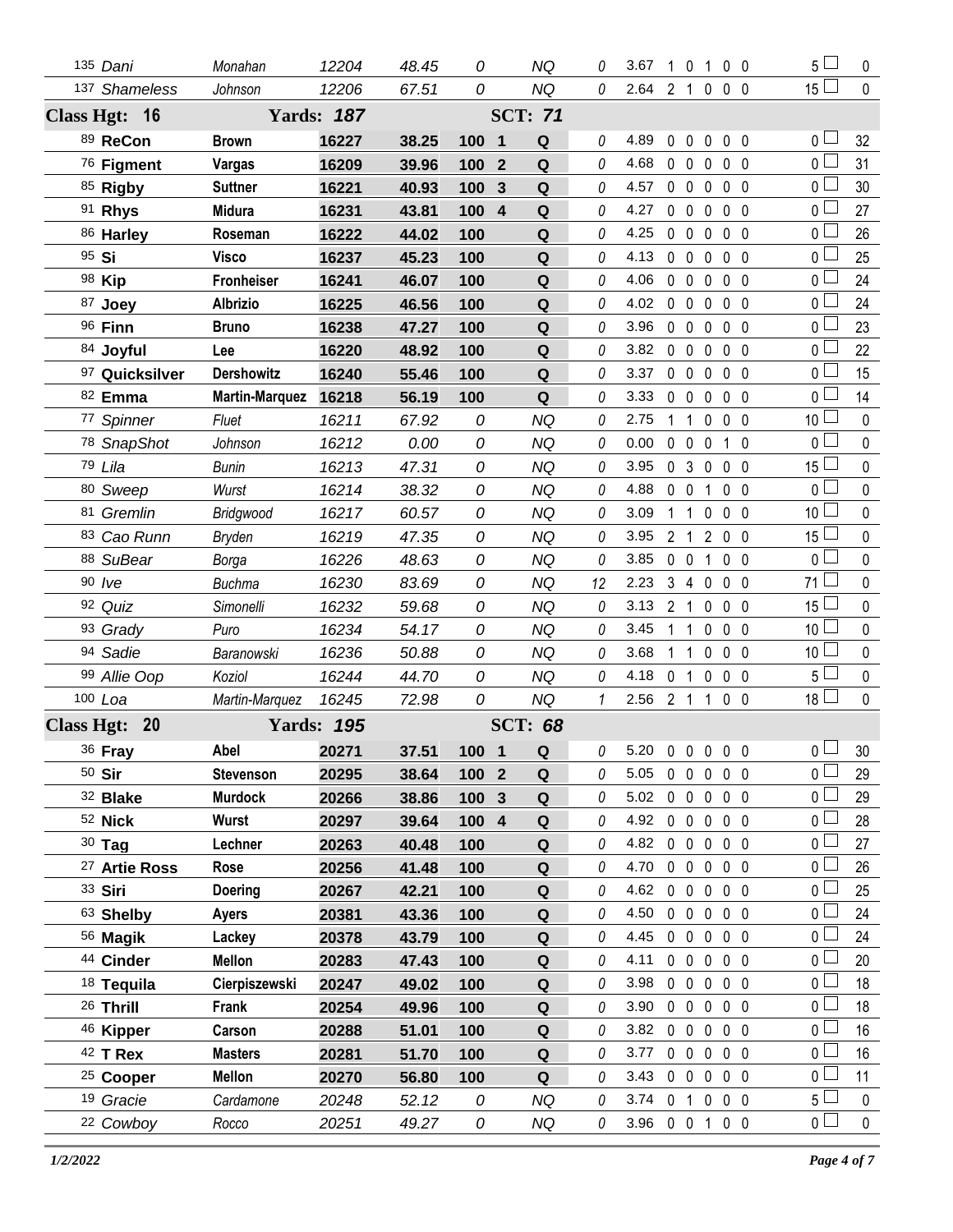|                   | 31 Sasha             | <b>Schwing</b>    | 08029             | 67.58          | 100 1                 | Q                      | 0       | 2.03 0 0 0 0 0 |                |                     |                   |                              |              | 0 <sub>1</sub>                   | $\mathbf 0$ |
|-------------------|----------------------|-------------------|-------------------|----------------|-----------------------|------------------------|---------|----------------|----------------|---------------------|-------------------|------------------------------|--------------|----------------------------------|-------------|
| <b>Class Hgt:</b> | 08                   | <b>Yards: 137</b> |                   |                | <b>SCT: 79</b>        |                        |         |                |                |                     |                   |                              |              |                                  |             |
| RO.               | <b>Call Name</b>     | Handler           | Armband           | Time           | Score Place/Qualified |                        | Sec Ovr | YPS            |                |                     | R W F E T         |                              |              | <b>Total F</b>                   | Tie MachPts |
|                   | <b>SUN-2</b>         |                   |                   | <b>NOV P</b>   |                       |                        |         |                |                |                     |                   |                              |              |                                  |             |
|                   | 8 Slider             | Uminsky           | 24311             | 0.00           | 0                     | ABS                    | 0       | 0.00           |                |                     | 00000             |                              |              |                                  | 0           |
|                   | 7 Leia               | <b>Hopkins</b>    | 24310             | 0.00           | 0                     | ABS                    | 0       | 0.00           |                | $0\quad 0$          | $\mathbf 0$       | $0\quad 0$                   |              | 0 <sub>1</sub><br>0 <sub>1</sub> | 0           |
|                   | 13 Topper            | Shoemaker         | 24320             | 60.16          | 0                     | NQ                     | 0       | 3.24           | $\mathbf 1$    | 1                   |                   | 200                          |              | 10 <sup>2</sup>                  | 0           |
|                   | <sup>9</sup> Charm   | Hanna             | 24313             | 58.10          | 0                     | <b>NQ</b>              | 0       | 3.36           |                | 0 <sub>1</sub>      | $\mathbf 0$       | $0\quad 0$                   |              | 5 L                              | 0           |
|                   | 6 Kronk              | Matzke            | 24309             | 55.88          | 0                     | <b>NQ</b>              | 0       | 3.49           | $\mathbf{1}$   | $\mathbf 0$         | $\mathbf 0$       | 0 <sub>0</sub>               |              | 5 <sub>1</sub>                   | 0           |
|                   | <sup>5</sup> Trudy   | Carberry          | 24308             | 0.00           | 0                     | <b>NQ</b>              | 0       | 0.00           |                | $0\quad 0$          | $\mathbf 0$       | 1 0                          |              | 0 <sub>0</sub>                   | 0           |
|                   | <sup>4</sup> Declan  | Solakian          | 24307             | 50.06          | 0                     | <b>NQ</b>              | 0       | 3.90           |                | $0\quad 0$          | $\mathbf{1}$      | $0\quad 0$                   |              | $\overline{0}$                   | $\pmb{0}$   |
|                   | <sup>12</sup> Tsavo  | <b>Odgers</b>     | 24318             | 64.65          | 100                   | Q                      | 0       | 3.02           |                | $0\quad 0$          | $\mathbf 0$       | $0\quad 0$                   |              | $0-$                             | 7           |
|                   | <sup>2</sup> Dublin  | <b>McIlhenny</b>  | 24319             | 60.09          | 100                   | Q                      | 0       | 3.25           |                | $0\quad 0$          | $\mathbf 0$       | $0\quad 0$                   |              | 0 <sub>0</sub>                   | 11          |
|                   | <sup>10</sup> Kairos | <b>Borga</b>      | 24316             | 58.07          | 100 4                 | $\mathbf Q$            | 0       | 3.36           |                | $0\quad 0$          | 0                 | $0\quad 0$                   |              | 0 <sub>0</sub>                   | 13          |
|                   | $17$ Doc             | <b>McIlhenny</b>  | 24400             | 53.89          | 100 3                 | Q                      | 0       | 3.62           |                | $0\quad 0$          | $0\quad 0\quad 0$ |                              |              | 0 <sub>1</sub>                   | 18          |
|                   | <sup>3</sup> Hunter  | Pactwa            | 24305             | 48.58          | 100 2                 | Q                      | 0       | 4.01 0 0 0 0 0 |                |                     |                   |                              |              | 0 <sup>1</sup>                   | 23          |
|                   | 11 Joseph            | <b>Koziatek</b>   | 24317             | 45.60          | 100<br>-1             | Q                      | 0       | 4.28           |                | $0\quad 0$          | $\mathbf 0$       | 0 <sub>0</sub>               |              | $0-$                             | 26          |
|                   | Class Hgt: 24        |                   | <b>Yards: 195</b> |                |                       | <b>SCT: 72</b>         |         |                |                |                     |                   |                              |              |                                  |             |
|                   | 58 Regan             | Jahn              | 20384             | 0.00           | 0                     | <b>ABS</b>             | 0       | 0.00           |                | $0\quad 0$          | $\mathbf 0$       | 0 <sub>0</sub>               |              | 0 <sub>0</sub>                   | $\mathbf 0$ |
|                   | 34 Lark              | Mandich-Steiger   | 20268             | 0.00           | 0                     | <b>ABS</b>             | 0       | 0.00           |                | $0\quad 0$          | 0                 | 0 <sub>0</sub>               |              | $\overline{0}$                   | $\pmb{0}$   |
|                   | 31 Champ             | Marden            | 20264             | 0.00           | 0                     | <b>ABS</b>             | 0       | 0.00           |                | 0 <sub>0</sub>      | $\mathbf{0}$      | 0 <sub>0</sub>               |              | $\overline{0}$                   | $\mathbf 0$ |
|                   | 23 Rusty             | Flannelly         | 20252             | 0.00           | 0                     | <b>ABS</b>             | 0       | 0.00           |                | $0\quad 0$          | 0                 | 0 <sub>0</sub>               |              | $\overline{0}$                   | 0           |
|                   | 21 Cricket           | Shoemaker         | 20250             | 0.00           | 0                     | <b>ABS</b>             | 0       | 0.00           |                | $0\quad 0$          | $\pmb{0}$         | 0 <sub>0</sub>               |              | 0 <sub>1</sub>                   | 0           |
|                   | <sup>20</sup> Keen   | Dattoma           | 20249             | 0.00           | 0                     | <b>ABS</b>             | 0       | 0.00           |                | $0\quad 0$          | $\pmb{0}$         | 0 <sub>0</sub>               |              | $\overline{0}$                   | $\pmb{0}$   |
|                   | 59 Jem               | <b>Samuels</b>    | 20394             | 50.13          | 0                     | <b>NQ</b>              | 0       | 3.89           |                | 1 <sup>3</sup>      | $\mathbf 1$       | 0 <sub>0</sub>               |              | 20                               | 0           |
|                   | 57 Duncan            | Tendler           | 20380             | 0.00           | 0                     | <b>NQ</b>              | 0       | 0.00           | 0              | $\mathbf 0$         | $\mathbf{0}$      | 1                            | $\Omega$     | 0 <sub>1</sub>                   | 0           |
|                   | 62 Ruger             | <b>Barnes</b>     | 20377             | 44.98          | 0                     | <b>NQ</b>              | 0       | 4.34           |                | $1\quad1$           | 1                 | 0 <sub>0</sub>               |              | 10 <sup>L</sup>                  | 0           |
|                   | 55 Krakken           | Borga             | 20302             | 0.00           | 0                     | <b>NQ</b>              | 0       | 0.00           | $\mathbf 0$    | $\mathbf 0$         | 0                 | $\mathbf{1}$                 | 0            | 0 <sup>1</sup>                   | 0           |
|                   | 54 Nitro             | Chernack          | 20299             | 44.78          | 0                     | <b>NQ</b>              | 0       | 4.35           |                | $0\quad 0$          | 1                 | 0 <sub>0</sub>               |              | 0 <sup>1</sup>                   | 0           |
|                   | 53 Edge              | Fillips           | 20298             | 35.26          | 0                     | <b>NQ</b>              | 0       | 5.53           | $\mathbf 0$    | $\overline{0}$      | $\overline{2}$    | 0 <sub>0</sub>               |              | 0 <sup>1</sup>                   | 0           |
|                   | 51 Kenzie            | Cierpiszewski     | 20296             | 46.83          | 0                     | <b>NQ</b>              | 0       | 4.16           | $\mathbf{1}$   | $\mathbf 0$         | $\mathbf{0}$      | 0 <sub>0</sub>               |              | 5 <sub>1</sub>                   | 0           |
|                   | 49 Rugby             | Wisner            | 20294             | 46.90          | 0                     | <b>NQ</b>              | 0       | 4.16           | $\overline{c}$ | $\overline{1}$      | 1                 | 0 <sub>0</sub>               |              | 15 <sub>1</sub>                  | 0           |
|                   | 48 Bronco Billy      | <b>Bartell</b>    | 20292             | 44.01          | 0                     | <b>NQ</b>              | 0       | 4.43           | 1              | $\mathbf{0}$        | $\mathbf{0}$      | 0 <sub>0</sub>               |              | 5 <sub>1</sub>                   | 0           |
|                   | 47 Spice             | Linsky            | 20290             | 60.29          | 0                     | <b>NQ</b>              | 0       | 3.23           |                | $\mathbf 0$         | 1                 | 0 <sub>0</sub>               |              | 5 <sub>1</sub>                   | 0           |
|                   | 45 O'Neill           | Keeshen           | 20284             | 41.79          | 0                     | <b>NQ</b>              | 0       | 4.67           | 1              | $\mathbf 0$         | 1                 | 0 <sub>0</sub>               |              | 5                                | 0           |
|                   | 43 Sugar Ray         | Goldman           | 20282             | 50.56          | 0                     | <b>NQ</b>              | 0       | 3.86           | $\overline{2}$ | $\mathbf{1}$        | 0                 | 0 <sub>0</sub>               |              | 15                               | 0           |
|                   | 41 Quix              | Main              | 20280             | 68.85          | 0                     | <b>NQ</b>              | 0       | 2.83           | 2              | 1                   |                   | 0 <sub>0</sub>               |              | 15                               | 0           |
|                   | 39 Ruby<br>40 TiAmo  | Merkel<br>Rocco   | 20275<br>20278    | 65.58<br>59.53 | 0<br>0                | <b>NQ</b>              | 0       | 3.28           | 1              | 0<br>$\overline{2}$ | $\mathbf{0}$<br>0 | 0 <sub>0</sub>               |              | $15 \Box$                        | 0           |
|                   | 38 Jersey            | Cardamone         | 20273             | 51.38          | 0                     | <b>NQ</b><br><b>NQ</b> | 0<br>0  | 3.80<br>2.97   | 1<br>1         | 1                   | 1                 | $0\quad 0$<br>0 <sub>0</sub> |              | 10 <sup>1</sup><br>$5\perp$      | 0<br>0      |
|                   | 37 Scout             | Cierpiszewski     | 20272             | 49.83          | 0                     | <b>NQ</b>              | 0       | 3.91           |                | 2 <sub>0</sub>      | 1                 | 0 <sub>0</sub>               |              | 10 <sup>2</sup>                  | 0           |
|                   | 35 Whin              | Gissler           | 20269             | 57.73          | 0                     | <b>NQ</b>              | 0       | 3.38           | 1              | $\overline{1}$      | $\overline{2}$    | 0 <sub>0</sub>               |              | 10 <sup>1</sup>                  | 0           |
|                   | 29 Phil              | Salerno           | 20262             | 0.00           | 0                     | <b>NQ</b>              | 0       | 0.00           |                | 0 <sub>0</sub>      | $\mathbf{0}$      | 1                            | $\mathbf{0}$ | 0 <sub>0</sub>                   | $\mathbf 0$ |
|                   | 28 Dare              | Carson            | 20258             | 75.15          | 0                     | <b>NQ</b>              |         | 2.59           | $\overline{2}$ | 1                   | 3                 | $0\quad 0$                   |              | 36                               | 0           |
|                   | 24 Switch            | <b>Burton</b>     | 20253             | 43.43          | 0                     | ΝQ                     | 0       | 4.49           | 1              | 0                   | $\mathbf{0}$      | 0 <sub>0</sub>               |              | $5\Box$                          | 0           |
|                   |                      |                   |                   |                |                       |                        |         |                |                |                     |                   |                              |              |                                  |             |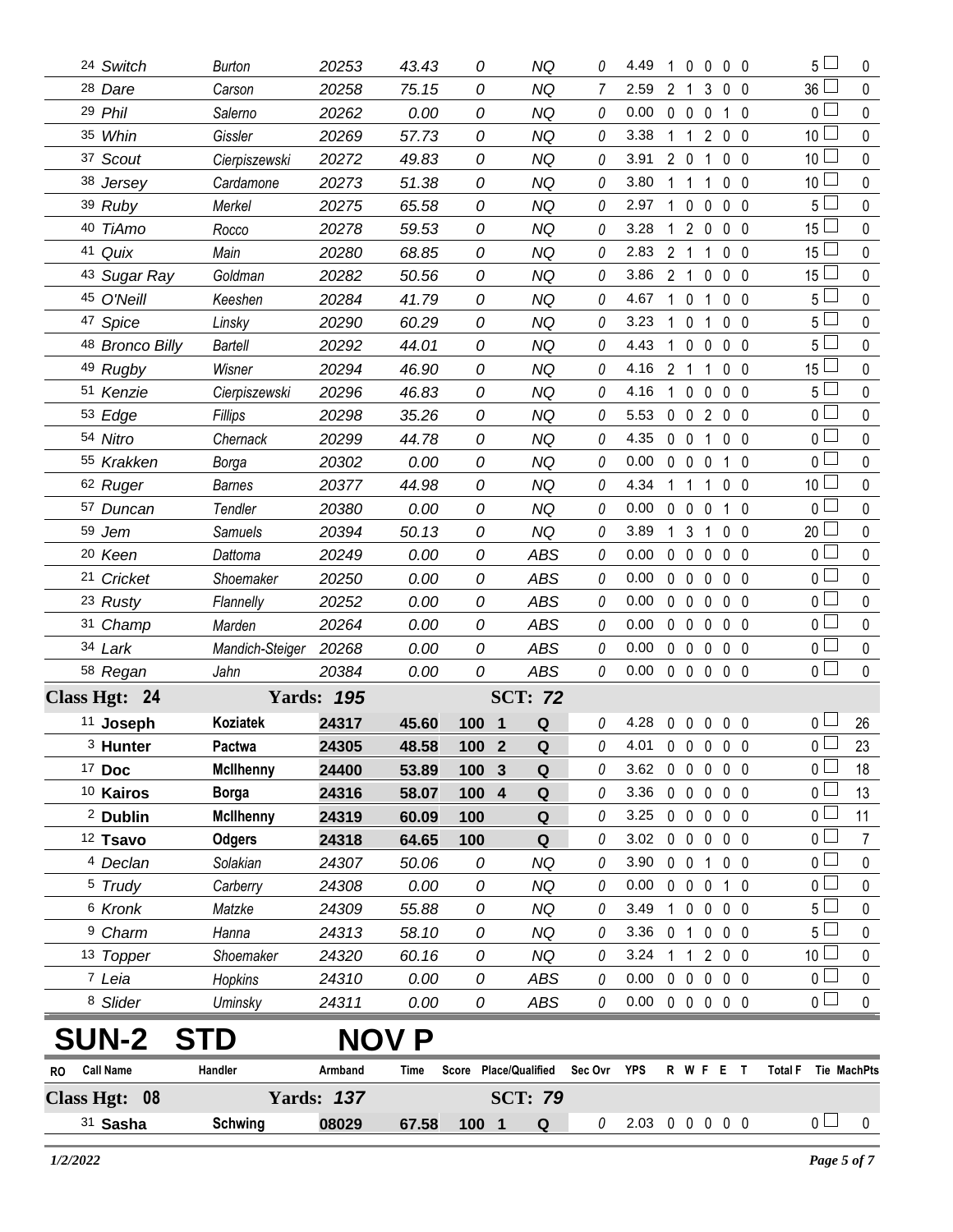| <b>SCT: 74</b><br>Class Hgt: 16<br><b>Yards: 145</b><br>$\overline{0}$<br>$0\quad 0$<br><sup>25</sup> Louie<br>0<br>2.54<br>$\mathbf 0$<br>0 <sub>0</sub><br>$\mathbf 0$<br><b>Pratt</b><br>16033<br>56.99<br>100 1<br>Q<br>$\overline{0}$<br>$\mathbf 0$<br><b>ABS</b><br>0.00<br>26 Tucker<br>16034<br>0.00<br>0<br>00000<br>Benes<br>0<br><b>SCT: 76</b><br><b>Yards: 145</b><br>Class Hgt: 20<br>0 <sub>l</sub><br>18 Rigel<br>0<br>$0\quad 0$<br>$\mathbf 0$<br>$0\quad 0$<br>$\mathbf 0$<br>20039<br>Q<br>2.27<br><b>Bowen</b><br>63.83<br>100 1<br>$5\Box$<br>0<br><sup>21</sup> Sydney<br><b>Miller</b><br>1.97<br>0 1 0 0 0<br>20044<br>0<br>73.76<br>95 2<br>Q<br>$\overline{0}$<br><sup>20</sup> Bailee<br>$\theta$<br>0.00<br>$0\quad 0\quad 0$<br>Hanlon<br>20043<br>0.00<br>0<br><b>NQ</b><br>$\mathbf 0$<br>1 0<br>$\overline{0}$<br>0.00<br>0 0 0 0 0<br>$\pmb{0}$<br>19 Kaiser<br>0.00<br>0<br>ABS<br>0<br>Heist<br>20041<br><b>SUN-2 STD</b><br><b>OPENP</b><br>Handler<br>Score Place/Qualified Sec Ovr YPS<br>R W F E T<br><b>Call Name</b><br>Armband<br>Total F Tie MachPts<br>Time<br>RO.<br><b>Yards: 168</b><br>Class Hgt: 12<br><b>SCT: 77</b><br>10 <sup>1</sup><br>28 Page<br>53.44<br><b>NQ</b><br>3.14<br>2 0 0 0 0<br>Kilkenny<br>12031<br>0<br>0<br>0<br>15 <sup>1</sup><br>29 Hazel<br>12333<br><b>NQ</b><br>$\mathcal O$<br>2.21 2 1 1 0 0<br>$\mathbf 0$<br>75.90<br>0<br>Johnson<br>Class Hgt: 16<br><b>Yards: 172</b><br><b>SCT: 75</b><br>5 <sub>1</sub><br><sup>22</sup> Radar<br>2.98<br>$\mathbf 0$<br>16008<br>0<br>$\mathbf{1}$<br>$0\quad 0\quad 0$<br>0<br><b>Baker</b><br>57.68<br>95 1<br>Q<br>$\overline{0}$<br>21 Malcolm<br>0.00<br>$0\quad 0$<br>Weiss<br>16007<br>0.00<br>0<br><b>NQ</b><br>0<br>$\mathbf 0$<br>$1\quad0$<br>$\mathbf 0$<br>$\overline{0}$<br>$\pmb{0}$<br>23 Kel<br>0.00<br>0<br><b>NQ</b><br>0<br>0.00<br>$0\quad 0\quad 0$<br>Falk<br>16035<br>1 0<br>$20$ $\Box$<br>24 Ruby<br>2.45 4 0 1 0 0<br>$\Omega$<br>Stiff-Carroll<br>16337<br>70.15<br>0<br><b>NQ</b><br>$\Omega$<br>Class Hgt: 20<br><b>Yards: 172</b><br><b>SCT: 77</b><br>$15 \Box$<br>15 Rhe<br>20012<br><b>NQ</b><br>2.80<br>3 <sub>0</sub><br>Newman<br>61.48<br>0<br>0<br>$\mathbf 0$<br>$0\quad 0$<br>0<br>$\overline{0}$<br>16 Lyric<br>0<br>0.00<br>$0\quad 0$<br>$\mathbf 0$<br>Kwiatkowski<br>20042<br>0.00<br>0<br><b>NQ</b><br>$\mathbf 0$<br>$1\quad0$<br>$\overline{0}$<br>$\mathbf 0$<br>14 Quinn<br>0<br>$0.00 \t0 \t0 \t0 \t0 \t0$<br>20010<br>0.00<br>ABS<br>0<br>Roessner<br><b>SUN-2 STD</b><br>EX P<br><b>Call Name</b><br>Handler<br>Score Place/Qualified<br>Sec Ovr YPS<br>R W F E T<br>Total F Tie MachPts<br>Armband<br>Time<br>RO.<br><b>Yards: 178</b><br>Class Hgt: 08<br><b>SCT: 76</b><br>0 <sub>0</sub><br>183 Taylor<br>LaMarr<br>$\theta$<br>2.74<br>08325<br>Q<br>$0\quad 0$<br>$0\quad 0\quad 0$<br>64.91<br>100 1<br>0<br>$\overline{0}$<br>ABS<br>$\mathbf 0$<br>Nishitani 08327<br>0.00<br>$0$ 0.00 0 0 0 0 0<br>184 Beathan<br>$\overline{\mathcal{O}}$<br><b>Yards: 187</b><br><b>SCT: 76</b><br>Class Hgt: 12<br>0 <sub>0</sub><br>151 Cheyenne<br>4.48 0 0 0 0 0<br><b>Miller</b><br>12331<br>0<br>0<br>41.77<br>100 1<br>Q<br>Class Hgt: 16<br><b>Yards: 195</b><br><b>SCT: 73</b><br>5 <sub>1</sub><br>117 Walker<br><b>NQ</b><br>16335<br>0<br>3.21 1 0 0 0 0<br>$\mathbf 0$<br>Williams<br>60.72<br>0<br>Class Hgt: 20<br><b>Yards: 195</b><br><b>SCT: 77</b><br>0 <sub>1</sub><br>75 Major Chaos<br>Koebler<br>4.82<br>20344<br>$\mathbf 0$<br>$\mathbf 0$<br>$0\quad 0\quad 0$<br>40.48<br>100 1<br>Q<br>0<br>0<br>0 <sub>1</sub><br>$0\quad 0$<br>71 Dina<br>Kipin Acerra<br>20339<br>0.00<br>0<br><b>NQ</b><br>0.00<br>$\mathbf 0$<br>$1\quad0$<br>0<br>0<br>$35\square$<br>$\pmb{0}$<br>72 Gunner<br>0<br><b>NQ</b><br>2.81<br>5 2 2 0 0<br>20340<br>69.47<br>0<br>Lyons<br>0 <sub>1</sub><br>73 Nash<br>$0\quad 0\quad 0$<br>20341<br>0.00<br><b>NQ</b><br>0.00<br>$1\quad0$<br>0<br>Fleming<br>0<br>0<br>0 <sup>2</sup><br>$0.00 \t0 \t0 \t0 \t0 \t0$<br>74 Sophie<br>20343<br>0<br>$\mathbf 0$<br>Kramer<br>0.00<br>0<br>ABS<br><b>SUN-2</b><br><b>MAS P</b><br>ГD<br>S.<br><b>Call Name</b><br>Handler<br>Score Place/Qualified<br>Sec Ovr YPS<br>Armband<br>R W F E T<br>Total F Tie MachPts<br>Time<br>RO.<br><b>Yards: 178</b><br>Class Hgt: 04<br><b>SCT: 81</b><br>0 <sub>0</sub><br>185 Livvie<br>ABS<br>$0.00 \t0 \t0 \t0 \t0 \t0$<br>04094<br>0.00<br>0<br>Stephon<br>0<br>0 |  |  |  |  |  |  |  |  |
|---------------------------------------------------------------------------------------------------------------------------------------------------------------------------------------------------------------------------------------------------------------------------------------------------------------------------------------------------------------------------------------------------------------------------------------------------------------------------------------------------------------------------------------------------------------------------------------------------------------------------------------------------------------------------------------------------------------------------------------------------------------------------------------------------------------------------------------------------------------------------------------------------------------------------------------------------------------------------------------------------------------------------------------------------------------------------------------------------------------------------------------------------------------------------------------------------------------------------------------------------------------------------------------------------------------------------------------------------------------------------------------------------------------------------------------------------------------------------------------------------------------------------------------------------------------------------------------------------------------------------------------------------------------------------------------------------------------------------------------------------------------------------------------------------------------------------------------------------------------------------------------------------------------------------------------------------------------------------------------------------------------------------------------------------------------------------------------------------------------------------------------------------------------------------------------------------------------------------------------------------------------------------------------------------------------------------------------------------------------------------------------------------------------------------------------------------------------------------------------------------------------------------------------------------------------------------------------------------------------------------------------------------------------------------------------------------------------------------------------------------------------------------------------------------------------------------------------------------------------------------------------------------------------------------------------------------------------------------------------------------------------------------------------------------------------------------------------------------------------------------------------------------------------------------------------------------------------------------------------------------------------------------------------------------------------------------------------------------------------------------------------------------------------------------------------------------------------------------------------------------------------------------------------------------------------------------------------------------------------------------------------------------------------------------------------------------------------------------------------------------------------------------------------------------------------------------------------------------------------------------------------------------------------------------------------------------------------------------------------------------------------------------------------------------------------------------------------------------------------------------------------------------------------------------------------------------------------------------------------------------------------------------------------------------------------------------------------------------------------------------------------------------------------------------------------------------------------------------------|--|--|--|--|--|--|--|--|
|                                                                                                                                                                                                                                                                                                                                                                                                                                                                                                                                                                                                                                                                                                                                                                                                                                                                                                                                                                                                                                                                                                                                                                                                                                                                                                                                                                                                                                                                                                                                                                                                                                                                                                                                                                                                                                                                                                                                                                                                                                                                                                                                                                                                                                                                                                                                                                                                                                                                                                                                                                                                                                                                                                                                                                                                                                                                                                                                                                                                                                                                                                                                                                                                                                                                                                                                                                                                                                                                                                                                                                                                                                                                                                                                                                                                                                                                                                                                                                                                                                                                                                                                                                                                                                                                                                                                                                                                                                                                                 |  |  |  |  |  |  |  |  |
|                                                                                                                                                                                                                                                                                                                                                                                                                                                                                                                                                                                                                                                                                                                                                                                                                                                                                                                                                                                                                                                                                                                                                                                                                                                                                                                                                                                                                                                                                                                                                                                                                                                                                                                                                                                                                                                                                                                                                                                                                                                                                                                                                                                                                                                                                                                                                                                                                                                                                                                                                                                                                                                                                                                                                                                                                                                                                                                                                                                                                                                                                                                                                                                                                                                                                                                                                                                                                                                                                                                                                                                                                                                                                                                                                                                                                                                                                                                                                                                                                                                                                                                                                                                                                                                                                                                                                                                                                                                                                 |  |  |  |  |  |  |  |  |
|                                                                                                                                                                                                                                                                                                                                                                                                                                                                                                                                                                                                                                                                                                                                                                                                                                                                                                                                                                                                                                                                                                                                                                                                                                                                                                                                                                                                                                                                                                                                                                                                                                                                                                                                                                                                                                                                                                                                                                                                                                                                                                                                                                                                                                                                                                                                                                                                                                                                                                                                                                                                                                                                                                                                                                                                                                                                                                                                                                                                                                                                                                                                                                                                                                                                                                                                                                                                                                                                                                                                                                                                                                                                                                                                                                                                                                                                                                                                                                                                                                                                                                                                                                                                                                                                                                                                                                                                                                                                                 |  |  |  |  |  |  |  |  |
|                                                                                                                                                                                                                                                                                                                                                                                                                                                                                                                                                                                                                                                                                                                                                                                                                                                                                                                                                                                                                                                                                                                                                                                                                                                                                                                                                                                                                                                                                                                                                                                                                                                                                                                                                                                                                                                                                                                                                                                                                                                                                                                                                                                                                                                                                                                                                                                                                                                                                                                                                                                                                                                                                                                                                                                                                                                                                                                                                                                                                                                                                                                                                                                                                                                                                                                                                                                                                                                                                                                                                                                                                                                                                                                                                                                                                                                                                                                                                                                                                                                                                                                                                                                                                                                                                                                                                                                                                                                                                 |  |  |  |  |  |  |  |  |
|                                                                                                                                                                                                                                                                                                                                                                                                                                                                                                                                                                                                                                                                                                                                                                                                                                                                                                                                                                                                                                                                                                                                                                                                                                                                                                                                                                                                                                                                                                                                                                                                                                                                                                                                                                                                                                                                                                                                                                                                                                                                                                                                                                                                                                                                                                                                                                                                                                                                                                                                                                                                                                                                                                                                                                                                                                                                                                                                                                                                                                                                                                                                                                                                                                                                                                                                                                                                                                                                                                                                                                                                                                                                                                                                                                                                                                                                                                                                                                                                                                                                                                                                                                                                                                                                                                                                                                                                                                                                                 |  |  |  |  |  |  |  |  |
|                                                                                                                                                                                                                                                                                                                                                                                                                                                                                                                                                                                                                                                                                                                                                                                                                                                                                                                                                                                                                                                                                                                                                                                                                                                                                                                                                                                                                                                                                                                                                                                                                                                                                                                                                                                                                                                                                                                                                                                                                                                                                                                                                                                                                                                                                                                                                                                                                                                                                                                                                                                                                                                                                                                                                                                                                                                                                                                                                                                                                                                                                                                                                                                                                                                                                                                                                                                                                                                                                                                                                                                                                                                                                                                                                                                                                                                                                                                                                                                                                                                                                                                                                                                                                                                                                                                                                                                                                                                                                 |  |  |  |  |  |  |  |  |
|                                                                                                                                                                                                                                                                                                                                                                                                                                                                                                                                                                                                                                                                                                                                                                                                                                                                                                                                                                                                                                                                                                                                                                                                                                                                                                                                                                                                                                                                                                                                                                                                                                                                                                                                                                                                                                                                                                                                                                                                                                                                                                                                                                                                                                                                                                                                                                                                                                                                                                                                                                                                                                                                                                                                                                                                                                                                                                                                                                                                                                                                                                                                                                                                                                                                                                                                                                                                                                                                                                                                                                                                                                                                                                                                                                                                                                                                                                                                                                                                                                                                                                                                                                                                                                                                                                                                                                                                                                                                                 |  |  |  |  |  |  |  |  |
|                                                                                                                                                                                                                                                                                                                                                                                                                                                                                                                                                                                                                                                                                                                                                                                                                                                                                                                                                                                                                                                                                                                                                                                                                                                                                                                                                                                                                                                                                                                                                                                                                                                                                                                                                                                                                                                                                                                                                                                                                                                                                                                                                                                                                                                                                                                                                                                                                                                                                                                                                                                                                                                                                                                                                                                                                                                                                                                                                                                                                                                                                                                                                                                                                                                                                                                                                                                                                                                                                                                                                                                                                                                                                                                                                                                                                                                                                                                                                                                                                                                                                                                                                                                                                                                                                                                                                                                                                                                                                 |  |  |  |  |  |  |  |  |
|                                                                                                                                                                                                                                                                                                                                                                                                                                                                                                                                                                                                                                                                                                                                                                                                                                                                                                                                                                                                                                                                                                                                                                                                                                                                                                                                                                                                                                                                                                                                                                                                                                                                                                                                                                                                                                                                                                                                                                                                                                                                                                                                                                                                                                                                                                                                                                                                                                                                                                                                                                                                                                                                                                                                                                                                                                                                                                                                                                                                                                                                                                                                                                                                                                                                                                                                                                                                                                                                                                                                                                                                                                                                                                                                                                                                                                                                                                                                                                                                                                                                                                                                                                                                                                                                                                                                                                                                                                                                                 |  |  |  |  |  |  |  |  |
|                                                                                                                                                                                                                                                                                                                                                                                                                                                                                                                                                                                                                                                                                                                                                                                                                                                                                                                                                                                                                                                                                                                                                                                                                                                                                                                                                                                                                                                                                                                                                                                                                                                                                                                                                                                                                                                                                                                                                                                                                                                                                                                                                                                                                                                                                                                                                                                                                                                                                                                                                                                                                                                                                                                                                                                                                                                                                                                                                                                                                                                                                                                                                                                                                                                                                                                                                                                                                                                                                                                                                                                                                                                                                                                                                                                                                                                                                                                                                                                                                                                                                                                                                                                                                                                                                                                                                                                                                                                                                 |  |  |  |  |  |  |  |  |
|                                                                                                                                                                                                                                                                                                                                                                                                                                                                                                                                                                                                                                                                                                                                                                                                                                                                                                                                                                                                                                                                                                                                                                                                                                                                                                                                                                                                                                                                                                                                                                                                                                                                                                                                                                                                                                                                                                                                                                                                                                                                                                                                                                                                                                                                                                                                                                                                                                                                                                                                                                                                                                                                                                                                                                                                                                                                                                                                                                                                                                                                                                                                                                                                                                                                                                                                                                                                                                                                                                                                                                                                                                                                                                                                                                                                                                                                                                                                                                                                                                                                                                                                                                                                                                                                                                                                                                                                                                                                                 |  |  |  |  |  |  |  |  |
|                                                                                                                                                                                                                                                                                                                                                                                                                                                                                                                                                                                                                                                                                                                                                                                                                                                                                                                                                                                                                                                                                                                                                                                                                                                                                                                                                                                                                                                                                                                                                                                                                                                                                                                                                                                                                                                                                                                                                                                                                                                                                                                                                                                                                                                                                                                                                                                                                                                                                                                                                                                                                                                                                                                                                                                                                                                                                                                                                                                                                                                                                                                                                                                                                                                                                                                                                                                                                                                                                                                                                                                                                                                                                                                                                                                                                                                                                                                                                                                                                                                                                                                                                                                                                                                                                                                                                                                                                                                                                 |  |  |  |  |  |  |  |  |
|                                                                                                                                                                                                                                                                                                                                                                                                                                                                                                                                                                                                                                                                                                                                                                                                                                                                                                                                                                                                                                                                                                                                                                                                                                                                                                                                                                                                                                                                                                                                                                                                                                                                                                                                                                                                                                                                                                                                                                                                                                                                                                                                                                                                                                                                                                                                                                                                                                                                                                                                                                                                                                                                                                                                                                                                                                                                                                                                                                                                                                                                                                                                                                                                                                                                                                                                                                                                                                                                                                                                                                                                                                                                                                                                                                                                                                                                                                                                                                                                                                                                                                                                                                                                                                                                                                                                                                                                                                                                                 |  |  |  |  |  |  |  |  |
|                                                                                                                                                                                                                                                                                                                                                                                                                                                                                                                                                                                                                                                                                                                                                                                                                                                                                                                                                                                                                                                                                                                                                                                                                                                                                                                                                                                                                                                                                                                                                                                                                                                                                                                                                                                                                                                                                                                                                                                                                                                                                                                                                                                                                                                                                                                                                                                                                                                                                                                                                                                                                                                                                                                                                                                                                                                                                                                                                                                                                                                                                                                                                                                                                                                                                                                                                                                                                                                                                                                                                                                                                                                                                                                                                                                                                                                                                                                                                                                                                                                                                                                                                                                                                                                                                                                                                                                                                                                                                 |  |  |  |  |  |  |  |  |
|                                                                                                                                                                                                                                                                                                                                                                                                                                                                                                                                                                                                                                                                                                                                                                                                                                                                                                                                                                                                                                                                                                                                                                                                                                                                                                                                                                                                                                                                                                                                                                                                                                                                                                                                                                                                                                                                                                                                                                                                                                                                                                                                                                                                                                                                                                                                                                                                                                                                                                                                                                                                                                                                                                                                                                                                                                                                                                                                                                                                                                                                                                                                                                                                                                                                                                                                                                                                                                                                                                                                                                                                                                                                                                                                                                                                                                                                                                                                                                                                                                                                                                                                                                                                                                                                                                                                                                                                                                                                                 |  |  |  |  |  |  |  |  |
|                                                                                                                                                                                                                                                                                                                                                                                                                                                                                                                                                                                                                                                                                                                                                                                                                                                                                                                                                                                                                                                                                                                                                                                                                                                                                                                                                                                                                                                                                                                                                                                                                                                                                                                                                                                                                                                                                                                                                                                                                                                                                                                                                                                                                                                                                                                                                                                                                                                                                                                                                                                                                                                                                                                                                                                                                                                                                                                                                                                                                                                                                                                                                                                                                                                                                                                                                                                                                                                                                                                                                                                                                                                                                                                                                                                                                                                                                                                                                                                                                                                                                                                                                                                                                                                                                                                                                                                                                                                                                 |  |  |  |  |  |  |  |  |
|                                                                                                                                                                                                                                                                                                                                                                                                                                                                                                                                                                                                                                                                                                                                                                                                                                                                                                                                                                                                                                                                                                                                                                                                                                                                                                                                                                                                                                                                                                                                                                                                                                                                                                                                                                                                                                                                                                                                                                                                                                                                                                                                                                                                                                                                                                                                                                                                                                                                                                                                                                                                                                                                                                                                                                                                                                                                                                                                                                                                                                                                                                                                                                                                                                                                                                                                                                                                                                                                                                                                                                                                                                                                                                                                                                                                                                                                                                                                                                                                                                                                                                                                                                                                                                                                                                                                                                                                                                                                                 |  |  |  |  |  |  |  |  |
|                                                                                                                                                                                                                                                                                                                                                                                                                                                                                                                                                                                                                                                                                                                                                                                                                                                                                                                                                                                                                                                                                                                                                                                                                                                                                                                                                                                                                                                                                                                                                                                                                                                                                                                                                                                                                                                                                                                                                                                                                                                                                                                                                                                                                                                                                                                                                                                                                                                                                                                                                                                                                                                                                                                                                                                                                                                                                                                                                                                                                                                                                                                                                                                                                                                                                                                                                                                                                                                                                                                                                                                                                                                                                                                                                                                                                                                                                                                                                                                                                                                                                                                                                                                                                                                                                                                                                                                                                                                                                 |  |  |  |  |  |  |  |  |
|                                                                                                                                                                                                                                                                                                                                                                                                                                                                                                                                                                                                                                                                                                                                                                                                                                                                                                                                                                                                                                                                                                                                                                                                                                                                                                                                                                                                                                                                                                                                                                                                                                                                                                                                                                                                                                                                                                                                                                                                                                                                                                                                                                                                                                                                                                                                                                                                                                                                                                                                                                                                                                                                                                                                                                                                                                                                                                                                                                                                                                                                                                                                                                                                                                                                                                                                                                                                                                                                                                                                                                                                                                                                                                                                                                                                                                                                                                                                                                                                                                                                                                                                                                                                                                                                                                                                                                                                                                                                                 |  |  |  |  |  |  |  |  |
|                                                                                                                                                                                                                                                                                                                                                                                                                                                                                                                                                                                                                                                                                                                                                                                                                                                                                                                                                                                                                                                                                                                                                                                                                                                                                                                                                                                                                                                                                                                                                                                                                                                                                                                                                                                                                                                                                                                                                                                                                                                                                                                                                                                                                                                                                                                                                                                                                                                                                                                                                                                                                                                                                                                                                                                                                                                                                                                                                                                                                                                                                                                                                                                                                                                                                                                                                                                                                                                                                                                                                                                                                                                                                                                                                                                                                                                                                                                                                                                                                                                                                                                                                                                                                                                                                                                                                                                                                                                                                 |  |  |  |  |  |  |  |  |
|                                                                                                                                                                                                                                                                                                                                                                                                                                                                                                                                                                                                                                                                                                                                                                                                                                                                                                                                                                                                                                                                                                                                                                                                                                                                                                                                                                                                                                                                                                                                                                                                                                                                                                                                                                                                                                                                                                                                                                                                                                                                                                                                                                                                                                                                                                                                                                                                                                                                                                                                                                                                                                                                                                                                                                                                                                                                                                                                                                                                                                                                                                                                                                                                                                                                                                                                                                                                                                                                                                                                                                                                                                                                                                                                                                                                                                                                                                                                                                                                                                                                                                                                                                                                                                                                                                                                                                                                                                                                                 |  |  |  |  |  |  |  |  |
|                                                                                                                                                                                                                                                                                                                                                                                                                                                                                                                                                                                                                                                                                                                                                                                                                                                                                                                                                                                                                                                                                                                                                                                                                                                                                                                                                                                                                                                                                                                                                                                                                                                                                                                                                                                                                                                                                                                                                                                                                                                                                                                                                                                                                                                                                                                                                                                                                                                                                                                                                                                                                                                                                                                                                                                                                                                                                                                                                                                                                                                                                                                                                                                                                                                                                                                                                                                                                                                                                                                                                                                                                                                                                                                                                                                                                                                                                                                                                                                                                                                                                                                                                                                                                                                                                                                                                                                                                                                                                 |  |  |  |  |  |  |  |  |
|                                                                                                                                                                                                                                                                                                                                                                                                                                                                                                                                                                                                                                                                                                                                                                                                                                                                                                                                                                                                                                                                                                                                                                                                                                                                                                                                                                                                                                                                                                                                                                                                                                                                                                                                                                                                                                                                                                                                                                                                                                                                                                                                                                                                                                                                                                                                                                                                                                                                                                                                                                                                                                                                                                                                                                                                                                                                                                                                                                                                                                                                                                                                                                                                                                                                                                                                                                                                                                                                                                                                                                                                                                                                                                                                                                                                                                                                                                                                                                                                                                                                                                                                                                                                                                                                                                                                                                                                                                                                                 |  |  |  |  |  |  |  |  |
|                                                                                                                                                                                                                                                                                                                                                                                                                                                                                                                                                                                                                                                                                                                                                                                                                                                                                                                                                                                                                                                                                                                                                                                                                                                                                                                                                                                                                                                                                                                                                                                                                                                                                                                                                                                                                                                                                                                                                                                                                                                                                                                                                                                                                                                                                                                                                                                                                                                                                                                                                                                                                                                                                                                                                                                                                                                                                                                                                                                                                                                                                                                                                                                                                                                                                                                                                                                                                                                                                                                                                                                                                                                                                                                                                                                                                                                                                                                                                                                                                                                                                                                                                                                                                                                                                                                                                                                                                                                                                 |  |  |  |  |  |  |  |  |
|                                                                                                                                                                                                                                                                                                                                                                                                                                                                                                                                                                                                                                                                                                                                                                                                                                                                                                                                                                                                                                                                                                                                                                                                                                                                                                                                                                                                                                                                                                                                                                                                                                                                                                                                                                                                                                                                                                                                                                                                                                                                                                                                                                                                                                                                                                                                                                                                                                                                                                                                                                                                                                                                                                                                                                                                                                                                                                                                                                                                                                                                                                                                                                                                                                                                                                                                                                                                                                                                                                                                                                                                                                                                                                                                                                                                                                                                                                                                                                                                                                                                                                                                                                                                                                                                                                                                                                                                                                                                                 |  |  |  |  |  |  |  |  |
|                                                                                                                                                                                                                                                                                                                                                                                                                                                                                                                                                                                                                                                                                                                                                                                                                                                                                                                                                                                                                                                                                                                                                                                                                                                                                                                                                                                                                                                                                                                                                                                                                                                                                                                                                                                                                                                                                                                                                                                                                                                                                                                                                                                                                                                                                                                                                                                                                                                                                                                                                                                                                                                                                                                                                                                                                                                                                                                                                                                                                                                                                                                                                                                                                                                                                                                                                                                                                                                                                                                                                                                                                                                                                                                                                                                                                                                                                                                                                                                                                                                                                                                                                                                                                                                                                                                                                                                                                                                                                 |  |  |  |  |  |  |  |  |
|                                                                                                                                                                                                                                                                                                                                                                                                                                                                                                                                                                                                                                                                                                                                                                                                                                                                                                                                                                                                                                                                                                                                                                                                                                                                                                                                                                                                                                                                                                                                                                                                                                                                                                                                                                                                                                                                                                                                                                                                                                                                                                                                                                                                                                                                                                                                                                                                                                                                                                                                                                                                                                                                                                                                                                                                                                                                                                                                                                                                                                                                                                                                                                                                                                                                                                                                                                                                                                                                                                                                                                                                                                                                                                                                                                                                                                                                                                                                                                                                                                                                                                                                                                                                                                                                                                                                                                                                                                                                                 |  |  |  |  |  |  |  |  |
|                                                                                                                                                                                                                                                                                                                                                                                                                                                                                                                                                                                                                                                                                                                                                                                                                                                                                                                                                                                                                                                                                                                                                                                                                                                                                                                                                                                                                                                                                                                                                                                                                                                                                                                                                                                                                                                                                                                                                                                                                                                                                                                                                                                                                                                                                                                                                                                                                                                                                                                                                                                                                                                                                                                                                                                                                                                                                                                                                                                                                                                                                                                                                                                                                                                                                                                                                                                                                                                                                                                                                                                                                                                                                                                                                                                                                                                                                                                                                                                                                                                                                                                                                                                                                                                                                                                                                                                                                                                                                 |  |  |  |  |  |  |  |  |
|                                                                                                                                                                                                                                                                                                                                                                                                                                                                                                                                                                                                                                                                                                                                                                                                                                                                                                                                                                                                                                                                                                                                                                                                                                                                                                                                                                                                                                                                                                                                                                                                                                                                                                                                                                                                                                                                                                                                                                                                                                                                                                                                                                                                                                                                                                                                                                                                                                                                                                                                                                                                                                                                                                                                                                                                                                                                                                                                                                                                                                                                                                                                                                                                                                                                                                                                                                                                                                                                                                                                                                                                                                                                                                                                                                                                                                                                                                                                                                                                                                                                                                                                                                                                                                                                                                                                                                                                                                                                                 |  |  |  |  |  |  |  |  |
|                                                                                                                                                                                                                                                                                                                                                                                                                                                                                                                                                                                                                                                                                                                                                                                                                                                                                                                                                                                                                                                                                                                                                                                                                                                                                                                                                                                                                                                                                                                                                                                                                                                                                                                                                                                                                                                                                                                                                                                                                                                                                                                                                                                                                                                                                                                                                                                                                                                                                                                                                                                                                                                                                                                                                                                                                                                                                                                                                                                                                                                                                                                                                                                                                                                                                                                                                                                                                                                                                                                                                                                                                                                                                                                                                                                                                                                                                                                                                                                                                                                                                                                                                                                                                                                                                                                                                                                                                                                                                 |  |  |  |  |  |  |  |  |
|                                                                                                                                                                                                                                                                                                                                                                                                                                                                                                                                                                                                                                                                                                                                                                                                                                                                                                                                                                                                                                                                                                                                                                                                                                                                                                                                                                                                                                                                                                                                                                                                                                                                                                                                                                                                                                                                                                                                                                                                                                                                                                                                                                                                                                                                                                                                                                                                                                                                                                                                                                                                                                                                                                                                                                                                                                                                                                                                                                                                                                                                                                                                                                                                                                                                                                                                                                                                                                                                                                                                                                                                                                                                                                                                                                                                                                                                                                                                                                                                                                                                                                                                                                                                                                                                                                                                                                                                                                                                                 |  |  |  |  |  |  |  |  |
|                                                                                                                                                                                                                                                                                                                                                                                                                                                                                                                                                                                                                                                                                                                                                                                                                                                                                                                                                                                                                                                                                                                                                                                                                                                                                                                                                                                                                                                                                                                                                                                                                                                                                                                                                                                                                                                                                                                                                                                                                                                                                                                                                                                                                                                                                                                                                                                                                                                                                                                                                                                                                                                                                                                                                                                                                                                                                                                                                                                                                                                                                                                                                                                                                                                                                                                                                                                                                                                                                                                                                                                                                                                                                                                                                                                                                                                                                                                                                                                                                                                                                                                                                                                                                                                                                                                                                                                                                                                                                 |  |  |  |  |  |  |  |  |
|                                                                                                                                                                                                                                                                                                                                                                                                                                                                                                                                                                                                                                                                                                                                                                                                                                                                                                                                                                                                                                                                                                                                                                                                                                                                                                                                                                                                                                                                                                                                                                                                                                                                                                                                                                                                                                                                                                                                                                                                                                                                                                                                                                                                                                                                                                                                                                                                                                                                                                                                                                                                                                                                                                                                                                                                                                                                                                                                                                                                                                                                                                                                                                                                                                                                                                                                                                                                                                                                                                                                                                                                                                                                                                                                                                                                                                                                                                                                                                                                                                                                                                                                                                                                                                                                                                                                                                                                                                                                                 |  |  |  |  |  |  |  |  |
|                                                                                                                                                                                                                                                                                                                                                                                                                                                                                                                                                                                                                                                                                                                                                                                                                                                                                                                                                                                                                                                                                                                                                                                                                                                                                                                                                                                                                                                                                                                                                                                                                                                                                                                                                                                                                                                                                                                                                                                                                                                                                                                                                                                                                                                                                                                                                                                                                                                                                                                                                                                                                                                                                                                                                                                                                                                                                                                                                                                                                                                                                                                                                                                                                                                                                                                                                                                                                                                                                                                                                                                                                                                                                                                                                                                                                                                                                                                                                                                                                                                                                                                                                                                                                                                                                                                                                                                                                                                                                 |  |  |  |  |  |  |  |  |
|                                                                                                                                                                                                                                                                                                                                                                                                                                                                                                                                                                                                                                                                                                                                                                                                                                                                                                                                                                                                                                                                                                                                                                                                                                                                                                                                                                                                                                                                                                                                                                                                                                                                                                                                                                                                                                                                                                                                                                                                                                                                                                                                                                                                                                                                                                                                                                                                                                                                                                                                                                                                                                                                                                                                                                                                                                                                                                                                                                                                                                                                                                                                                                                                                                                                                                                                                                                                                                                                                                                                                                                                                                                                                                                                                                                                                                                                                                                                                                                                                                                                                                                                                                                                                                                                                                                                                                                                                                                                                 |  |  |  |  |  |  |  |  |
|                                                                                                                                                                                                                                                                                                                                                                                                                                                                                                                                                                                                                                                                                                                                                                                                                                                                                                                                                                                                                                                                                                                                                                                                                                                                                                                                                                                                                                                                                                                                                                                                                                                                                                                                                                                                                                                                                                                                                                                                                                                                                                                                                                                                                                                                                                                                                                                                                                                                                                                                                                                                                                                                                                                                                                                                                                                                                                                                                                                                                                                                                                                                                                                                                                                                                                                                                                                                                                                                                                                                                                                                                                                                                                                                                                                                                                                                                                                                                                                                                                                                                                                                                                                                                                                                                                                                                                                                                                                                                 |  |  |  |  |  |  |  |  |
|                                                                                                                                                                                                                                                                                                                                                                                                                                                                                                                                                                                                                                                                                                                                                                                                                                                                                                                                                                                                                                                                                                                                                                                                                                                                                                                                                                                                                                                                                                                                                                                                                                                                                                                                                                                                                                                                                                                                                                                                                                                                                                                                                                                                                                                                                                                                                                                                                                                                                                                                                                                                                                                                                                                                                                                                                                                                                                                                                                                                                                                                                                                                                                                                                                                                                                                                                                                                                                                                                                                                                                                                                                                                                                                                                                                                                                                                                                                                                                                                                                                                                                                                                                                                                                                                                                                                                                                                                                                                                 |  |  |  |  |  |  |  |  |
|                                                                                                                                                                                                                                                                                                                                                                                                                                                                                                                                                                                                                                                                                                                                                                                                                                                                                                                                                                                                                                                                                                                                                                                                                                                                                                                                                                                                                                                                                                                                                                                                                                                                                                                                                                                                                                                                                                                                                                                                                                                                                                                                                                                                                                                                                                                                                                                                                                                                                                                                                                                                                                                                                                                                                                                                                                                                                                                                                                                                                                                                                                                                                                                                                                                                                                                                                                                                                                                                                                                                                                                                                                                                                                                                                                                                                                                                                                                                                                                                                                                                                                                                                                                                                                                                                                                                                                                                                                                                                 |  |  |  |  |  |  |  |  |
|                                                                                                                                                                                                                                                                                                                                                                                                                                                                                                                                                                                                                                                                                                                                                                                                                                                                                                                                                                                                                                                                                                                                                                                                                                                                                                                                                                                                                                                                                                                                                                                                                                                                                                                                                                                                                                                                                                                                                                                                                                                                                                                                                                                                                                                                                                                                                                                                                                                                                                                                                                                                                                                                                                                                                                                                                                                                                                                                                                                                                                                                                                                                                                                                                                                                                                                                                                                                                                                                                                                                                                                                                                                                                                                                                                                                                                                                                                                                                                                                                                                                                                                                                                                                                                                                                                                                                                                                                                                                                 |  |  |  |  |  |  |  |  |
|                                                                                                                                                                                                                                                                                                                                                                                                                                                                                                                                                                                                                                                                                                                                                                                                                                                                                                                                                                                                                                                                                                                                                                                                                                                                                                                                                                                                                                                                                                                                                                                                                                                                                                                                                                                                                                                                                                                                                                                                                                                                                                                                                                                                                                                                                                                                                                                                                                                                                                                                                                                                                                                                                                                                                                                                                                                                                                                                                                                                                                                                                                                                                                                                                                                                                                                                                                                                                                                                                                                                                                                                                                                                                                                                                                                                                                                                                                                                                                                                                                                                                                                                                                                                                                                                                                                                                                                                                                                                                 |  |  |  |  |  |  |  |  |
|                                                                                                                                                                                                                                                                                                                                                                                                                                                                                                                                                                                                                                                                                                                                                                                                                                                                                                                                                                                                                                                                                                                                                                                                                                                                                                                                                                                                                                                                                                                                                                                                                                                                                                                                                                                                                                                                                                                                                                                                                                                                                                                                                                                                                                                                                                                                                                                                                                                                                                                                                                                                                                                                                                                                                                                                                                                                                                                                                                                                                                                                                                                                                                                                                                                                                                                                                                                                                                                                                                                                                                                                                                                                                                                                                                                                                                                                                                                                                                                                                                                                                                                                                                                                                                                                                                                                                                                                                                                                                 |  |  |  |  |  |  |  |  |